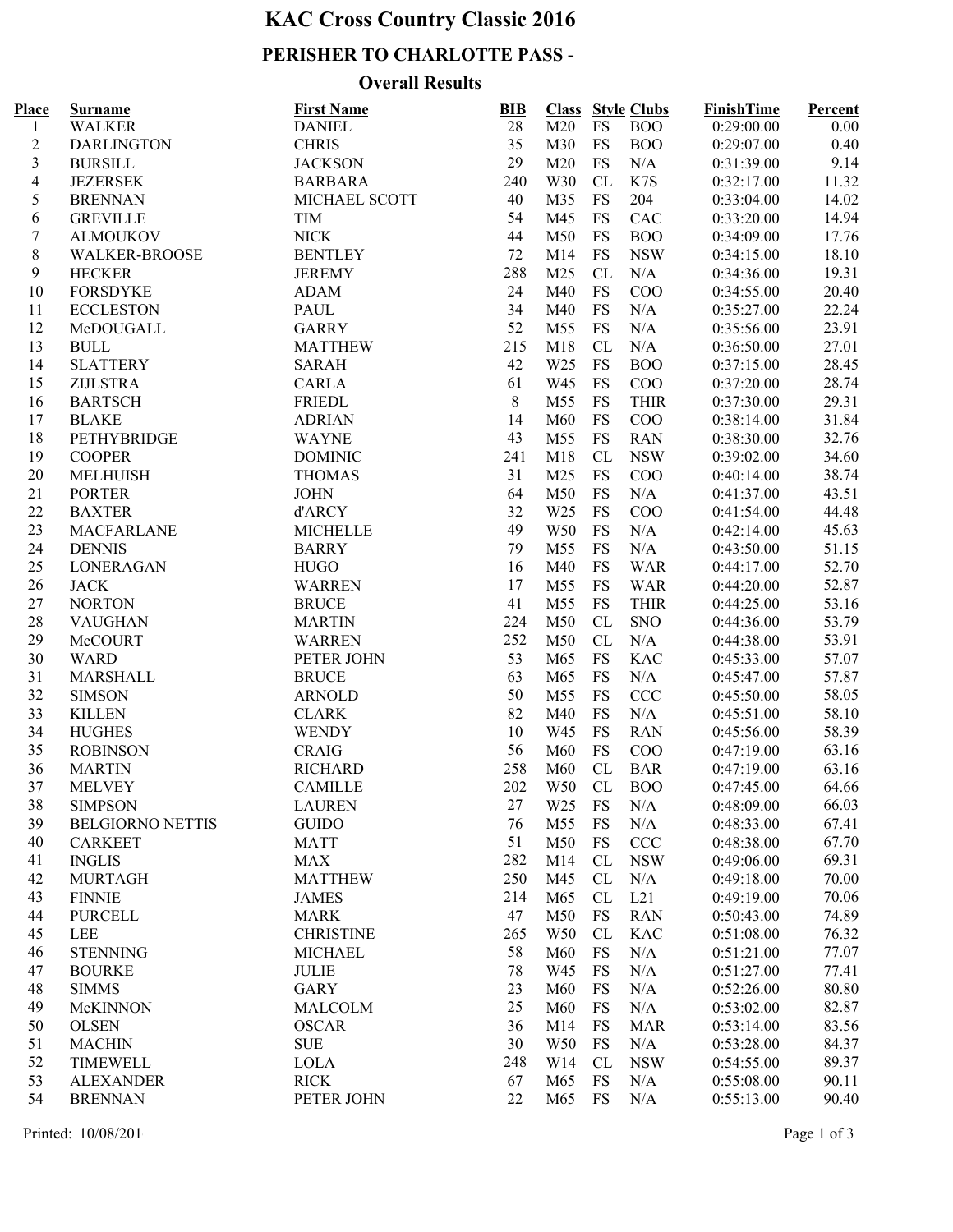# **KAC Cross Country Classic 2016**

### **PERISHER TO CHARLOTTE PASS -**

### **Overall Results**

| Place | <b>Surname</b>   | <b>First Name</b>   | BIB             | <b>Class</b>    |           | <b>Style Clubs</b> | <b>FinishTime</b> | Percent |  |
|-------|------------------|---------------------|-----------------|-----------------|-----------|--------------------|-------------------|---------|--|
| 55    | <b>BAXTER</b>    | <b>KEN</b>          | $\overline{33}$ | M65             | <b>FS</b> | $\rm{COO}$         | 0:55:23.00        | 90.98   |  |
| 56    | <b>JOHN</b>      | <b>LEONIE</b>       | 59              | <b>W60</b>      | FS        | KIA                | 0:55:28.00        | 91.26   |  |
| 57    | <b>CHRISTIE</b>  | <b>ROWAN</b>        | 74              | M55             | <b>FS</b> | <b>CCC</b>         | 0:55:50.00        | 92.53   |  |
| 58    | <b>HAYES</b>     | <b>MARG</b>         | 237             | W50             | CL        | N/A                | 0:55:59.00        | 93.05   |  |
| 59    | <b>BELGIORNO</b> | <b>MICHELLE</b>     | 77              | W <sub>55</sub> | <b>FS</b> | N/A                | 0:56:08.00        | 93.56   |  |
| 60    | <b>COOPER</b>    | <b>GREG</b>         | 20              | M60             | <b>FS</b> | AAC                | 0:56:08.00        | 93.56   |  |
| 61    | <b>CONROY</b>    | <b>CLIVE</b>        | 13              | M60             | <b>FS</b> | <b>ELO</b>         | 0:56:11.00        | 93.74   |  |
| 62    | <b>ALEXANDER</b> | <b>CRAIG</b>        | 268             | M60             | CL        | <b>TEC</b>         | 0:56:59.00        | 96.49   |  |
| 63    | <b>BARNES</b>    | <b>MARTIN</b>       | 223             | M70             | CL        | <b>THIR</b>        | 0:57:26.00        | 98.05   |  |
| 64    | <b>HOPKINS</b>   | <b>CHRIS</b>        | 245             | M50             | CL        | <b>RAN</b>         | 0:58:05.00        | 100.29  |  |
| 65    | <b>BYLETT</b>    | <b>SAMUEL</b>       | 38              | M12             | <b>FS</b> | 203                | 0:58:14.00        | 100.80  |  |
| 66    | <b>FORSDYKE</b>  | <b>SARAH</b>        | 236             | W35             | CL        | COO                | 0:58:17.00        | 100.98  |  |
| 67    | <b>ROSE</b>      | <b>ACACIA</b>       | 226             | W <sub>55</sub> | CL        | K7S                | 0:58:25.00        | 101.44  |  |
| 68    | <b>LINSLEY</b>   | <b>MARTIN</b>       | 80              | M65             | <b>FS</b> | <b>NAV</b>         | 0:58:40.00        | 102.30  |  |
| 69    | <b>KNIGHT</b>    | <b>GREG</b>         | 12              | M55             | FS        | <b>MAR</b>         | 0:58:50.00        | 102.87  |  |
| 70    | McDONALD         | PAUL                | 69              | M40             | FS        | GIL                | 0:58:57.00        | 103.28  |  |
| 71    | <b>D'BRAS</b>    | <b>ARNOLD</b>       | 46              | M60             | FS        | <b>NSW</b>         | 0:59:10.00        | 104.02  |  |
| 72    | <b>SIM</b>       | <b>JOHN</b>         | 55              | M65             | <b>FS</b> | <b>TNS</b>         | 0:59:40.00        | 105.75  |  |
| 73    | <b>BYLETT</b>    | <b>CATHERINE</b>    | 37              | W40             | <b>FS</b> | 203                | 1:00:48.00        | 109.66  |  |
| 74    | <b>TAYLOR</b>    | <b>JAMES</b>        | 277             | M30             | CL        | N/A                | 1:01:00.00        | 110.34  |  |
| 75    | <b>BULL</b>      | <b>MICHAEL</b>      | 229             | M55             | CL        | N/A                | 1:01:02.00        | 110.46  |  |
| 76    | <b>HARBURY</b>   | <b>RICHARD</b>      | 263             | M45             | CL        | <b>KAC</b>         | 1:01:43.00        | 112.82  |  |
| 77    | <b>RAPHAEL</b>   | <b>BRYAN</b>        | 257             | M70             | CL        | <b>SNO</b>         | 1:01:57.00        | 113.62  |  |
| 78    | <b>BURKE</b>     | <b>OLIVIA</b>       | 60              | W12             | <b>FS</b> | <b>KAC</b>         | 1:02:09.00        | 114.31  |  |
| 79    | <b>WHITELEY</b>  | <b>NANCY ANN</b>    | 264             | W <sub>65</sub> | <b>CL</b> | COO                | 1:02:13.00        | 114.54  |  |
| 80    | <b>ROXBURGH</b>  | <b>DAVID</b>        | 11              | M70             | <b>FS</b> | N/A                | 1:02:54.00        | 116.90  |  |
| 81    | McLEOD           | <b>JENNY</b>        | 66              | W45             | <b>FS</b> | CAC                | 1:03:14.00        | 118.05  |  |
| 82    | <b>FERGUSSON</b> | <b>ANGUS</b>        | 208             | M50             | CL        | <b>TEC</b>         | 1:03:35.00        | 119.25  |  |
| 83    | <b>HORSLEY</b>   | <b>ANDREW</b>       | 235             | M65             | CL        | <b>KAC</b>         | 1:05:01.00        | 124.20  |  |
| 84    | <b>SPIERS</b>    | <b>JIM</b>          | 70              | M60             | <b>FS</b> | <b>THIR</b>        | 1:06:53.00        | 130.63  |  |
| 85    | <b>HOUSE</b>     | <b>ANTHONY</b>      | 246             | M60             | CL        | <b>KAC</b>         | 1:07:18.00        | 132.07  |  |
| 86    | <b>PORTER</b>    | <b>BRUCE</b>        | 6               | M65             | <b>FS</b> | <b>CCC</b>         | 1:07:48.00        | 133.79  |  |
| 87    | <b>HEELEY</b>    | <b>PETER</b>        | 260             | M55             | CL        | 203                | 1:08:59.00        | 137.87  |  |
| 88    | <b>GRAHAM</b>    | <b>JIM</b>          | 230             | M70             | CL        | <b>SNO</b>         | 1:09:44.00        | 140.46  |  |
| 89    | <b>WHITTON</b>   | <b>DEBRA LOUISE</b> | 210             | <b>W60</b>      | CL        | <b>SNO</b>         | 1:09:48.00        | 140.69  |  |
| 90    | <b>ROE</b>       | RICHARD TRELOAR     | 232             | M70             | CL        | <b>CCC</b>         | 1:10:02.00        | 141.49  |  |
| 91    | <b>MAHONEY</b>   | MARGARET            | 243             | W <sub>55</sub> | CL        | <b>CCC</b>         | 1:10:07.00        | 141.78  |  |
| 92    | <b>JONES</b>     | <b>CAMPBELL</b>     | 217             | M55             | CL        | KAC                | 1:10:19.00        | 142.47  |  |
| 93    | <b>BOOKALLIL</b> | <b>PHILLIP</b>      | 21              | M70             | <b>FS</b> | <b>SNO</b>         | 1:10:37.00        | 143.51  |  |
| 94    | <b>KENT</b>      | <b>JENNY</b>        | 249             | W50             | CL        | <b>MAR</b>         | 1:10:45.00        | 143.97  |  |
| 95    | <b>MARTIN</b>    | <b>FIONA</b>        | 259             | W <sub>55</sub> | CL        | <b>BAR</b>         | 1:11:28.00        | 146.44  |  |
| 96    | SOUTHWELL-KEELY  | <b>PETER</b>        | 218             | M70             | CL        | <b>KAC</b>         | 1:11:38.00        | 147.01  |  |
| 97    | <b>COCKER</b>    | PETER               | 225             | M75             | CL        | K7S                | 1:11:59.00        | 148.22  |  |
| 98    | <b>MCDONALD</b>  | <b>BETHAN</b>       | 261             | W35             | CL        | N/A                | 1:12:29.00        | 149.94  |  |
| 99    | <b>DAVIES</b>    | RODNEY PHILLIP      | 274             | M65             | CL        | <b>SHO</b>         | 1:12:41.00        | 150.63  |  |
| 100   | <b>ESKINE</b>    | ALEX                | 219             | M60             | CL        | <b>CLA</b>         | 1:13:09.00        | 152.24  |  |
| 101   | <b>FERRIS</b>    | <b>DENISE</b>       | 239             | W60             | CL        | COO                | 1:13:33.00        | 153.62  |  |
| 102   | <b>BLEICHER</b>  | <b>KERRIN</b>       | 9               | W <sub>55</sub> | FS        | <b>TEC</b>         | 1:13:52.00        | 154.71  |  |
| 103   | <b>CROXTON</b>   | CRAIG               | 211             | M60             | CL        | N/A                | 1:14:50.00        | 158.05  |  |
| 104   | <b>VINCENT</b>   | JANE                | 269             | W <sub>55</sub> | CL        | <b>BAR</b>         | 1:15:36.00        | 160.69  |  |
| 105   | <b>ADAMS</b>     | <b>DUNCAN</b>       | 207             | M50             | CL        | <b>TEC</b>         | 1:15:42.00        | 161.03  |  |
| 106   | <b>DAVIDSON</b>  | <b>IAN</b>          | 289             | M60             | CL        | <b>UNI</b>         | 1:15:45.00        | 161.21  |  |
| 107   | <b>BUNCE</b>     | <b>MICHAEL</b>      | 71              | M65             | <b>FS</b> | <b>TEC</b>         | 1:17:42.00        | 167.93  |  |
| 108   | <b>CALLEIA</b>   | <b>CRAIG</b>        | 267             | M45             | CL        | <b>FELL</b>        | 1:17:51.00        | 168.45  |  |
|       |                  |                     |                 |                 |           |                    |                   |         |  |

Printed: 10/08/2016 Page 2 of 3